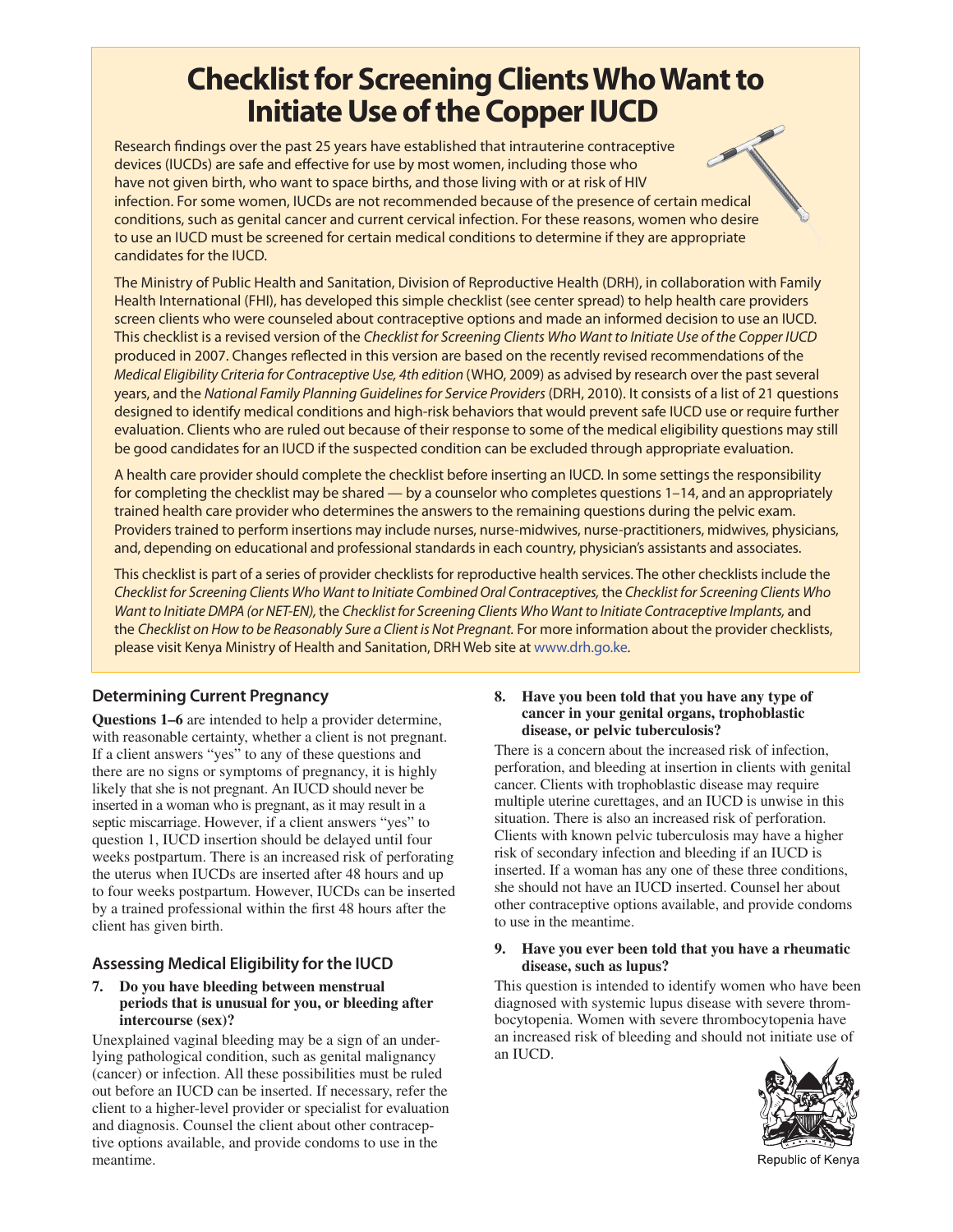*Note: Questions 10–13 are intended to identify clients at high individual risk of sexually transmitted infections (STIs), because there is a possibility that they may currently have chlamydia and/or gonorrhea infection. Unless these STIs can be reliably ruled out, clients at high risk are not good candidates for IUCD insertion. IUCD insertion may increase risk of pelvic inflammatory disease (PID) in these clients. They should be counseled about other contraceptive options and provided with condoms for STI protection. However, if other contraceptive methods are not available or acceptable, and there are no signs of STI, an IUCD still can be inserted. Careful follow-up is required in such cases.*

#### **10. Within the last 3 months, have you had more than one sexual partner?**

Clients who have multiple sexual partners are at high risk of contracting STIs. Unless chlamydia and/or gonorrhea infection can be reliably ruled out, these clients are not good candidates for IUCD insertion. *(See note regarding questions 10–13).* 

#### **11. Within the last 3 months, do you think your partner has had another sexual partner?**

Clients whose partners have more than one sexual partner are at high risk of contracting STIs. Unless chlamydia and/ or gonorrhea infection can be reliably ruled out, these clients are not good candidates for IUCD insertion. In situations where polygamy is common, the provider should ask about sexual partners outside of the union. *(See note regarding questions 10–13).* 

#### **12. Within the last 3 months, have you been told you have an STI?**

There is a possibility that these clients currently have chlamydia and/or gonorrhea infection. Unless these STIs can be reliably ruled out, these clients are not good candidates for IUCD insertion. *(See note regarding questions 10–13).* 

#### **13. Within the last 3 months, has your partner been told that he has an STI, or do you know if he has had any symptoms – for example, penile discharge?**

*(Note: There are two parts to this question. Answering "yes" to either part or both parts of the question restricts IUCD insertion).*

Clients whose partners have STIs may have these infections as well. Unless chlamydia and/or gonorrhea infection can be reliably ruled out, these clients are not good candidates for IUCD insertion. *(See note regarding questions 10–13.)* 

#### **14. Are you HIV-positive, and have you developed AIDS?**

If the woman is HIV-positive but has not developed AIDS, the IUCD may generally be used. However, if the woman has developed AIDS, ask whether she is taking ARVs and make sure she is doing clinically well. If she is doing clinically well, she may be a candidate for the IUCD. If she is not, an IUCD usually is not recommended unless other more appropriate methods are not available or not acceptable. There is concern that HIV-positive clients who have developed AIDS and are not taking ARVs may be at increased risk of STIs and PID because of a suppressed immune system. IUCD use may further increase that risk.

## **Pelvic Examination**

#### **15. Is there any type of ulcer on the vulva, vagina, or cervix?**

Genital ulcers or lesions may indicate a current STI. While an ulcerative STI is not a contraindication for IUCD insertion, it indicates that the woman is at high individual risk of STIs, in which case IUCDs are not generally recommended. Diagnosis should be established and treatment provided as needed. An IUCD can still be inserted if co-infection with gonorrhea and chlamydia are reliably ruled out.

#### **16. Does the client feel pain in her lower abdomen when you move the cervix?**

Cervical motion tenderness is a sign of PID. Clients with current PID should not use an IUCD. Treatment should be provided as appropriate. If necessary, referral should be made to a higher-level provider or specialist. Counsel the client about condom use and other contraceptives.

### **17. Is there adnexa tenderness?**

Adnexa tenderness and/or adnexa mass is a sign of a malignancy or PID. Clients with genital cancer or PID should not use an IUCD. Diagnosis and treatment should be provided as appropriate. If necessary, referral should be made to a higher-level provider or specialist.

### **18. Is there purulent cervical discharge?**

Purulent cervical discharge is a sign of cervicitis and possibly PID. Clients with current cervicitis or PID should not use an IUCD. Treatment should be provided as appropriate. If necessary, referral should be made to a higher-level provider or specialist. Counsel the client about condom use.

### **19. Does the cervix bleed easily when touched?**

If the cervix bleeds easily at contact, it may indicate that the client has cervicitis or cervical cancer. Clients with current cervicitis or cervical cancer should not have an IUCD inserted. Treatment should be provided as appropriate. If necessary, referral should be made to a higher-level provider or specialist. If, through appropriate additional evaluation beyond the checklist, these conditions may be excluded, then the woman can receive the IUCD.

#### **20. Is there an anatomical abnormality of the uterine cavity that will not allow appropriate IUCD insertion?**

If there is an anatomical abnormality that distorts the uterine cavity, proper IUCD placement may not be possible. Cervical stenosis also may preclude an IUCD insertion.

#### **21. Were you unable to determine the size and/or position of the uterus?**

Determining size and position of the uterus is essential before IUCD insertion to ensure high fundal placement of the IUCD and to minimize the risk of perforation.